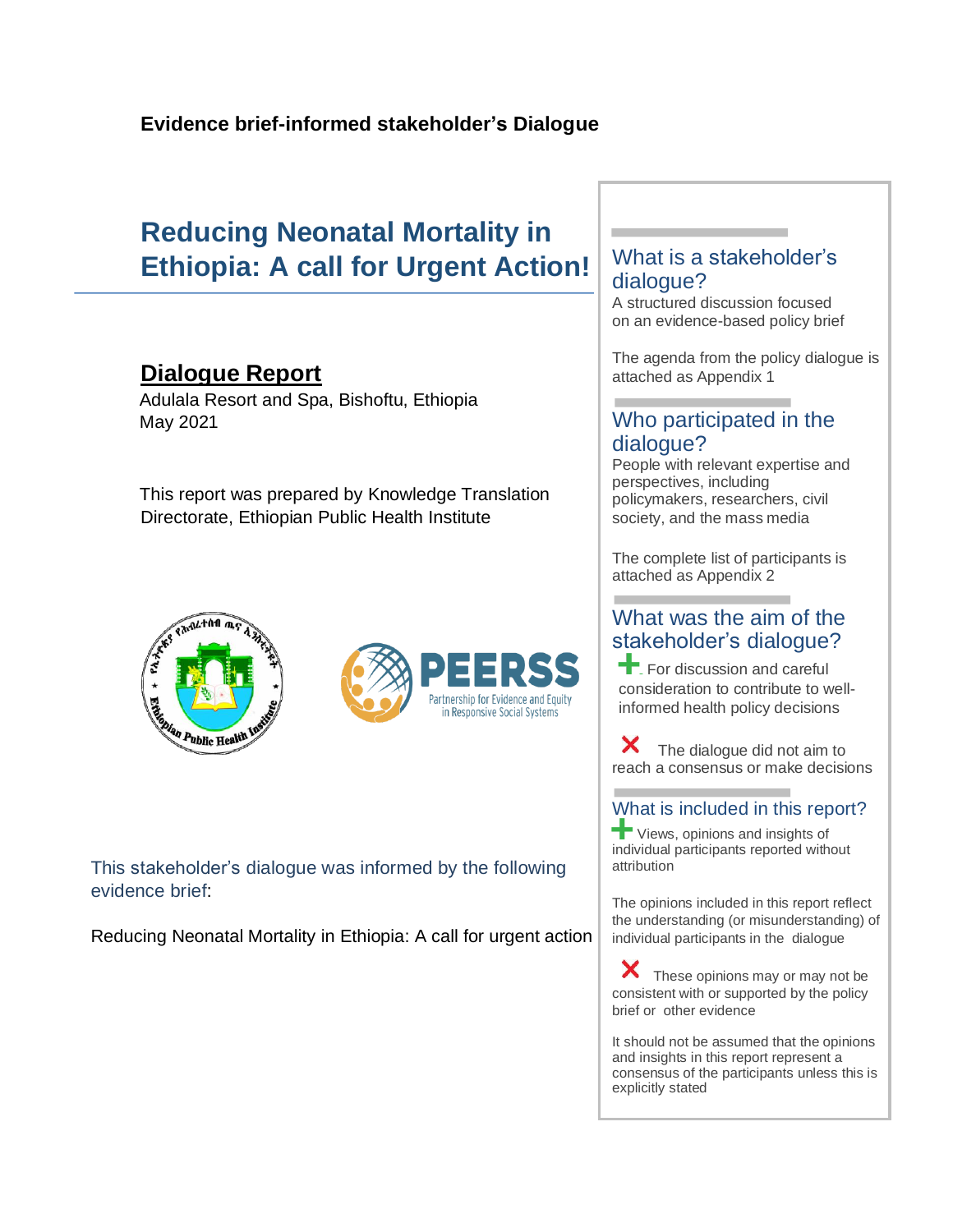## <span id="page-1-0"></span>**Table of contents**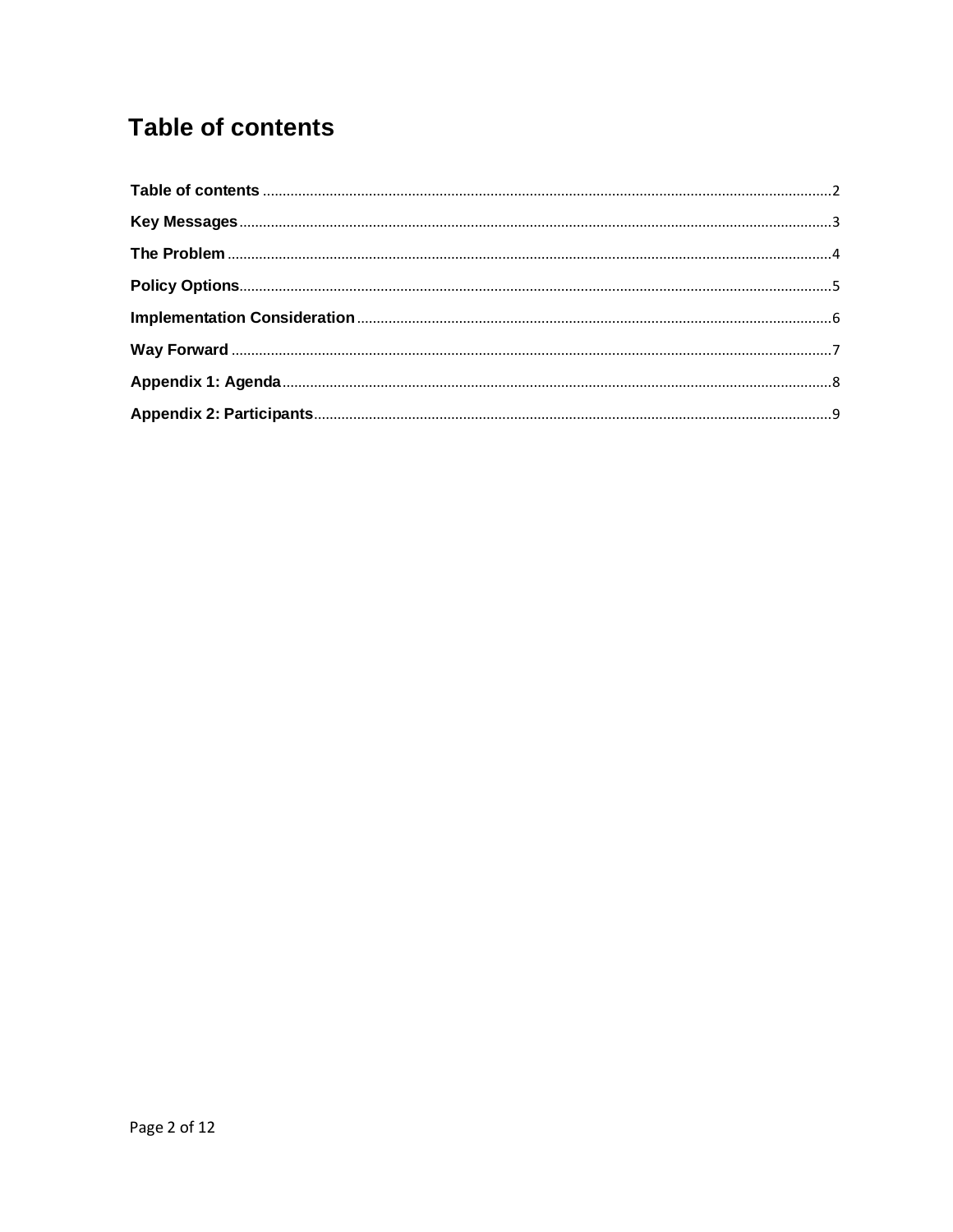## <span id="page-2-0"></span>**Key Messages**

*The following statements represent views, opinions and insights of individual participants in the policy dialogue.*

### **The Problem**

• Dialogue participants recommended the problem to be coined as neonatal mortality in Ethiopia is persistently high and its contribution to the under-five mortality is increasing rather than neonatal mortality is rising

## **Policy Options**

- Participants suggested the interventions/policy options be organized in the form of life course approach i.e., pre-pregnancy, pregnancy and post-pregnancy interventions.
- It was stated that most of the interventions mentioned in the brief are being implemented in the country but the main gap lies in implementation.

### **Implementation Considerations**

- Considering incentive packages for community health workers, closing skill gaps of the health workers, and continuous supply of drugs and equipment that are in the form of pediatrics preparation were raised by participants to be considered during implementation.
- According to participants, a death audit and review of newborn deaths must be initiated and should become routine practices.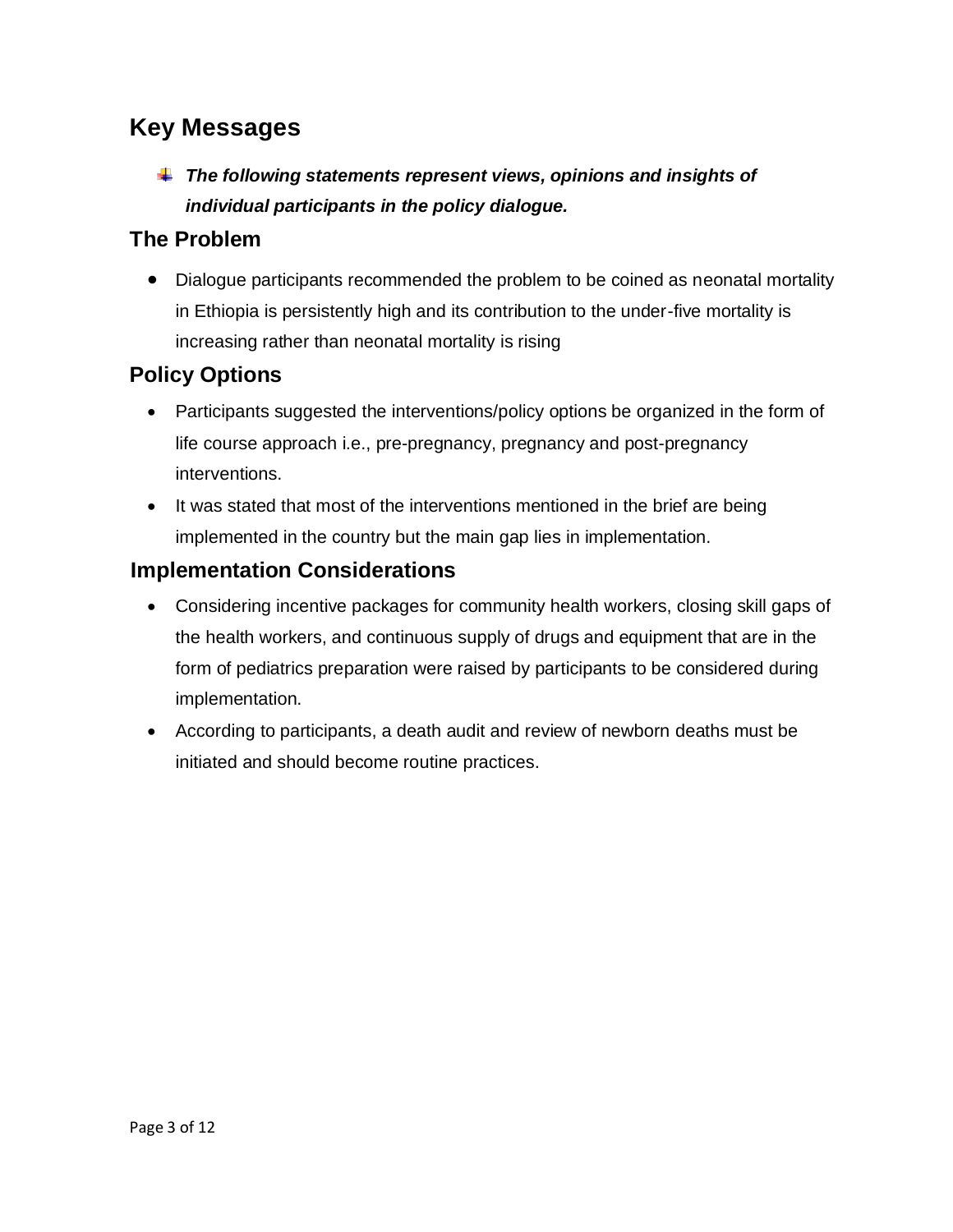**The views, opinions and insights in this report reflect the understanding or misunderstanding of individual participants in the dialogue. These opinions may or may not be consistent with or supported by the evidence for policy brief that informed this dialogue or other evidence. It should not be assumed that the opinions and insights in this report represent a consensus of the participants unless this is explicitly stated. Nor should it be assumed that they represent the views of the authors of this report.**

## <span id="page-3-0"></span>**The Problem**

The majority of the participants raised the issue that neonatal mortality in Ethiopia cannot exactly be stated as increasing or rising, rather it is fair to say it is persistently high without significant change over the last decade. Furthermore, dialogue participants stressed that even though the mortality has increased from 29 per 1000 live birth to 33 per 1000 live births it is still in the confidence intervals of the previous estimates of the 2016 DHS. With this progress, they said the country cannot achieve the SDG. Participants also mentioned that neonatal mortality contribution to the under-five mortality is increasing and it will continue to increase in the future as well. A participant suggested the magnitude of the problem to be seen in terms of urban versus rural and agrarian versus pastoralist.

Regarding the cause section, a need for elaborated discussion of the quality of care and basic causes was aired. Some dialogue participants believed that most deaths are occurring at the facility level because of a quality-of-care-related issue in the country. However other participants mentioned that we should see this with caution since there is a low level of skilled birth attendance in the country and there might be neonatal deaths from the community which is not reported. They also stressed that neonatal death at the health facility level is a missed opportunity and we should explore why newborns are dying in health facilities.

A participant raised that at the labor and delivery unit there is no responsible person for the neonate rather much attention is given to the mother. Another participant added that "*there is a perception by the community that newborns are not considered as human beings, even their death is not recognized as human death but simply as material loss referred as 'Tefa/*ጠፋ' *in Amharic and only the mother mourns to whom the loss is real*."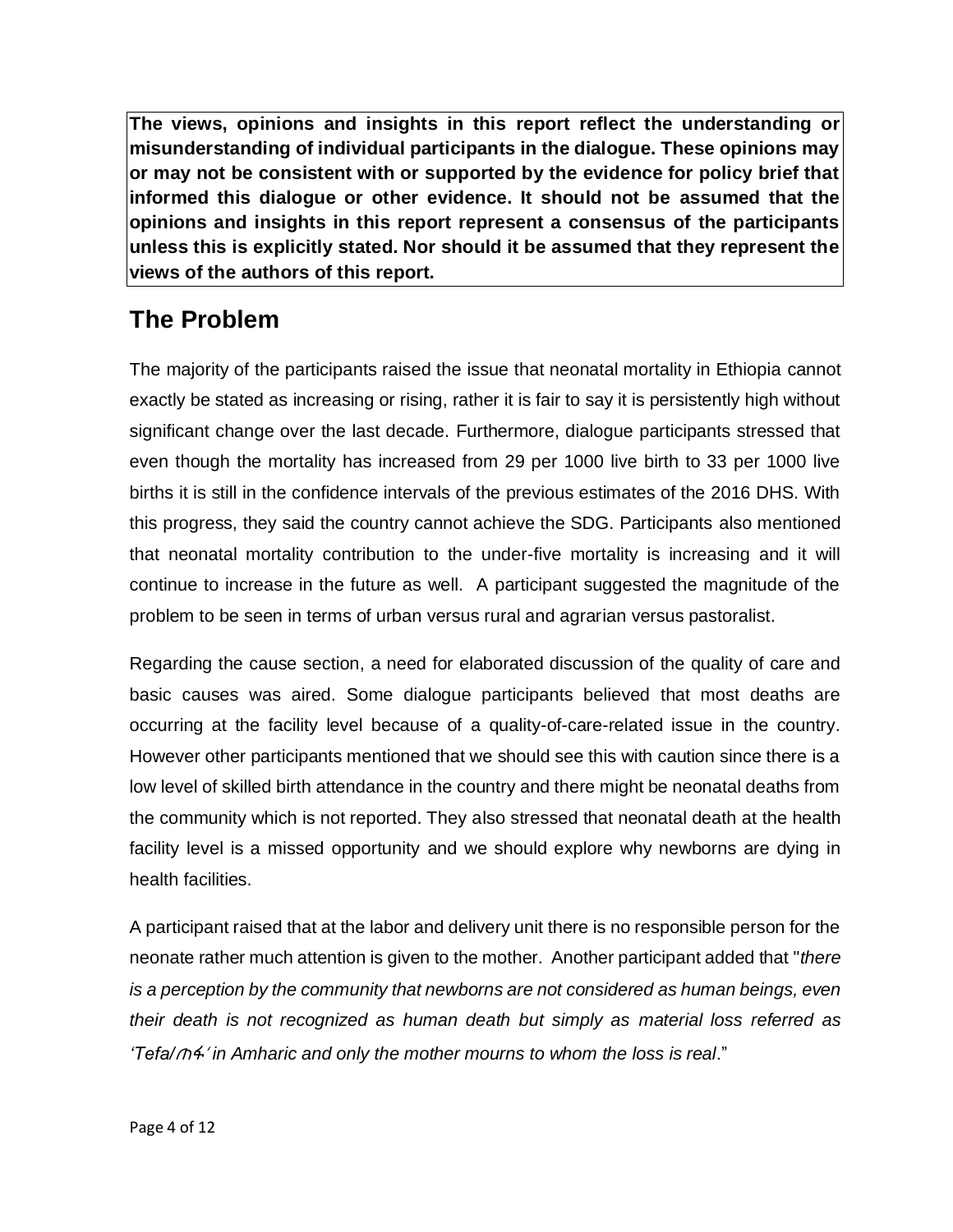Everyone in health facilities focuses on saving a mother's life because health workers know there is accountability for the loss of a mother but not for a newborn. Besides, a newborn's death is sometimes counted as stillbirth to avoid any sort of accountability related to neonatal death at health facilities.

In general, participants stressed that there is poor infrastructure dedicated to newborns including limited or no space for newborn care in the delivery room, the far distance between the delivery room and Newborn Intensive Care Unit (NICU), and the absence of the accountable person at service delivery points. It was stated that most deaths at the facility occur as a result of poor care, especially during night and weekend shifts.

Even though the recommendation is for mothers and newborns to stay at a health facility for a minimum of 24-hours after delivery, the health facilities especially hospitals are not capable of accommodating the overload thus letting them leave within six hours after delivery. As felt by the participants this could be one cause for the death of newborns.

Furthermore, there was a suggestion from some participants for the basic cause to be elaborated especially the aspect of social determinants. Regarding maternal nutrition, it was suggested that horticultural and gardening issues be considered in the cause and options sections.

Participants promised to share additional reference documents including local studies to the team who developed the brief.

## <span id="page-4-0"></span>**Policy Options**

The policy option discussion started with clarification of the methods used. Participants aired if the policy brief brings new options/interventions as they felt that most of the indicated interventions are already being implemented. After thorough discussion, it was cleared out that policy briefs are not necessarily expected to bring new options. Additionally, it was clarified that policy options are based on the best available evidence to address the identified problems regardless of the implementation status in the country.

Most dialogue participants suggested that the interventions would be better if organized across the life course i.e., pre-pregnancy, pregnancy and post-pregnancy intervention. It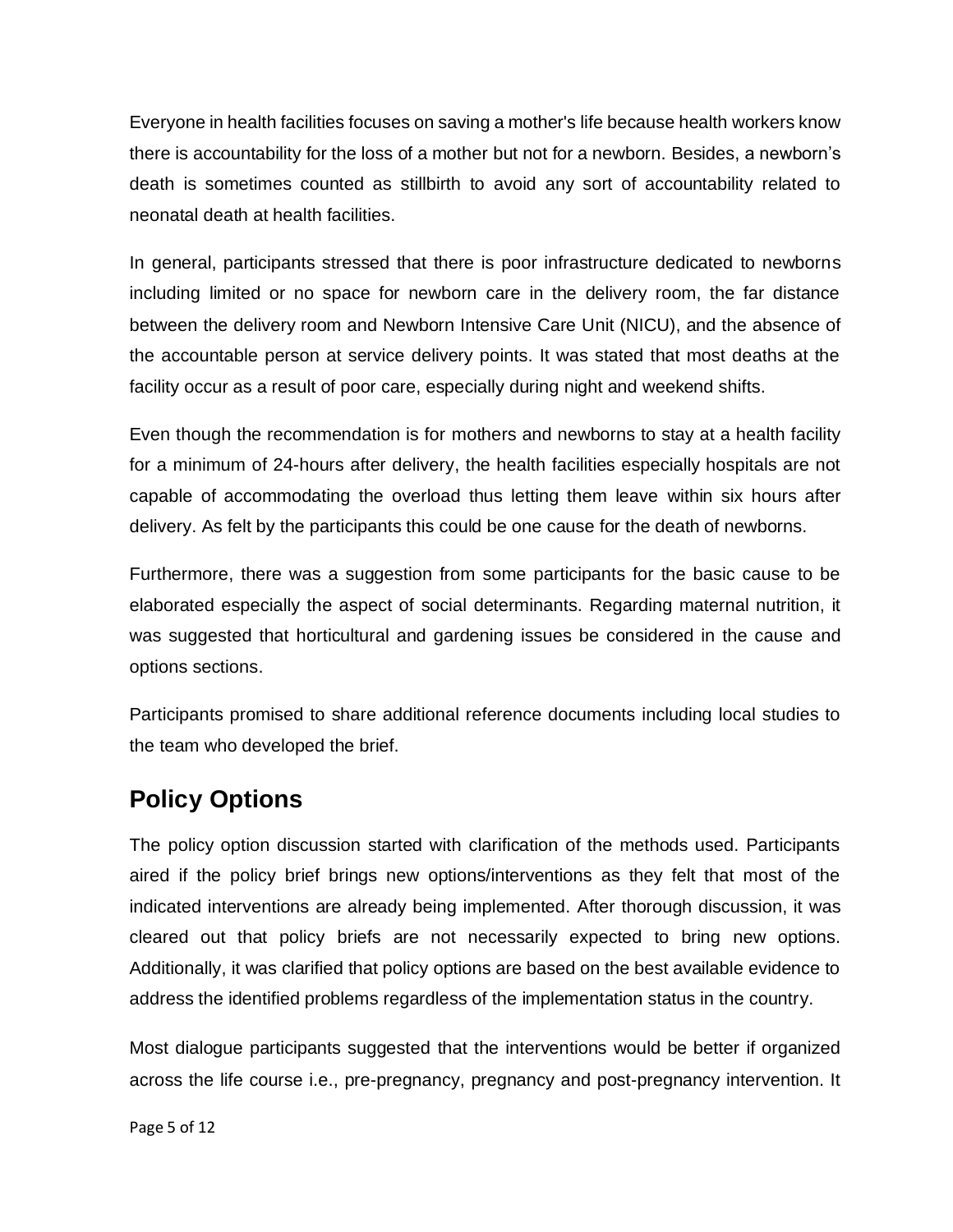was also aired that most interventions have already been endorsed and were recognized in the previous national NCSS but they felt that the gap is with implementation. To learn from past experiences, identify gaps and design better strategies; participants said that evaluation should have been conducted before the revision of the national NCSS.

## <span id="page-5-0"></span>**Implementation Consideration**

For community health workers and voluntarily working mothers, it would be wise to consider benefits packages to bring change. As stated by dialogue participants, voluntarism alone may not work and benefit packages including non-financial incentives must be considered. In other countries for instance voluntarily working mothers are recognized nationally and are presented with certificates for their achievement as an effort to make them feel proud.

A participant raised that the country is not implementing preconception care despite the presence of evidence that pre-conception care is effective and suggested the inclusion of such evidence in the brief to serve as a pushing factor for the implementation of the already existing strategy. Further discussion by other participants focused on the importance of identifying the right time and place for pre-conception care. A participant also aired that health education interventions that are provided during ANC are key and is the right time to educate mothers. In this regard, EPHI is capable and should be responsible to produce health education packages supported by video.

Another issue discussed was the presence of a skill gap in newborn health care provision. Participants called for the closure of this gap through capacity-building initiatives including on-job training and skill transfer for health workers. Participants also stressed strengthening continuous professional development endeavors. For a successful skill transfer, there must be an incentive scheme to motivate skillful professionals to train their counterparts. At all levels of health facilities, there is a shortage of human power for neonatal care which must be addressed through pre-service training. Another participant said that the ratio of HEWs to population is below the standard.

Dialogue participants urged for the need for a continuous supply of drugs, medical equipment, and their maintenance. Newborn medical supplies should also be pediatrics friendly in terms of size and preparations e.g., IV fluids, blood bags, etc.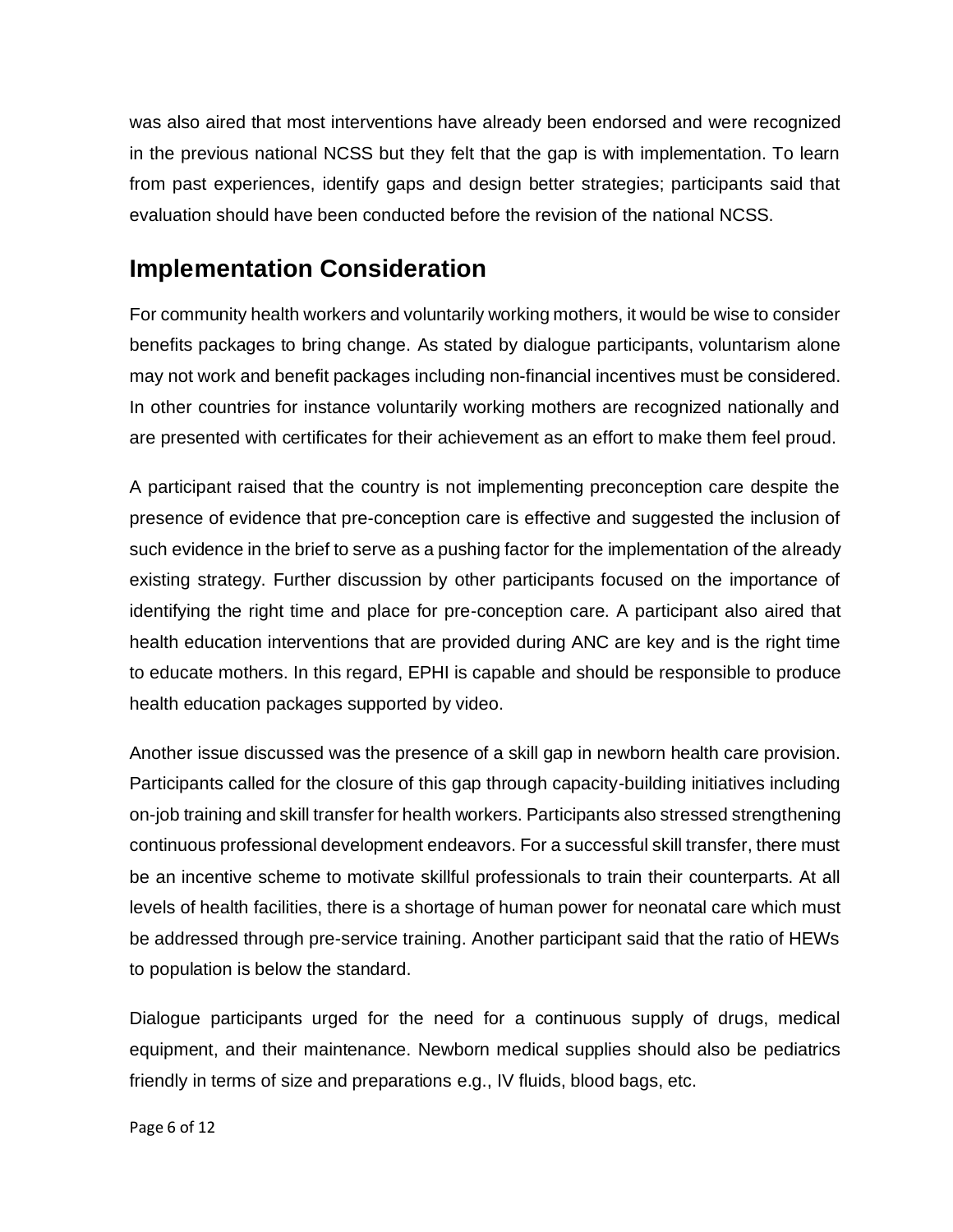According to the dialogue participants, newborn death audit and review must be initiated and should become a routine practice like that of maternal death audit and review.

## <span id="page-6-0"></span>**Way Forward**

- Inclusion of more local evidence in the document
- Finalization of the work as soon as possible for it to serve as an input to national strategy (NCSS)
- Refine, enrich and share the document with all policy dialogue participants and relevant stakeholders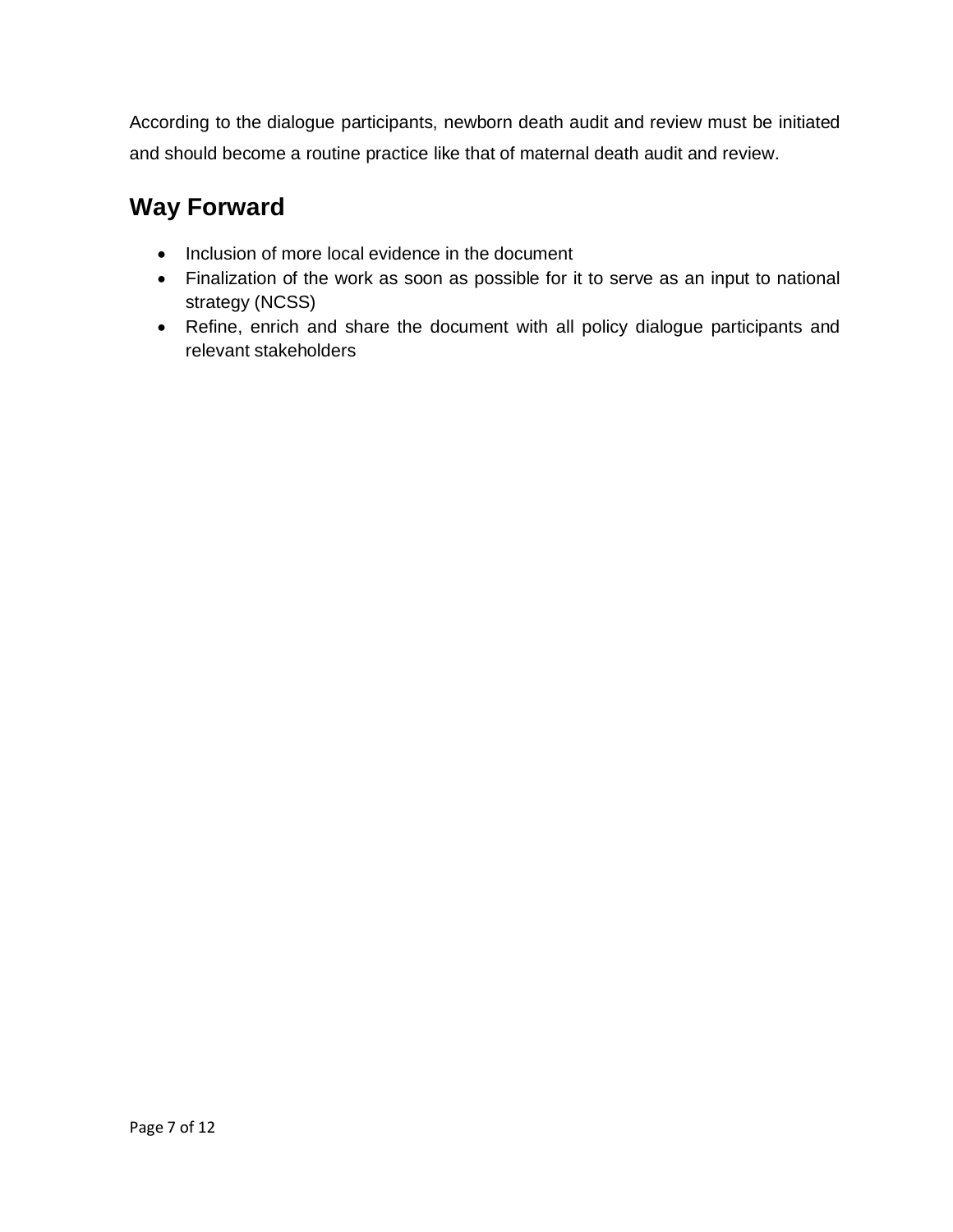## <span id="page-7-0"></span>**Appendix 1: Agenda**

Policy Dialogue on reducing neonatal mortality in Ethiopia: A Call for Urgent Action!

#### Knowledge Translation Directorate

Ethiopian Public Health Institute

(Bishoftu, Ethiopia, 2021)

#### **Ethiopian Public Health Institute Knowledge Translation Directorate (KT) Stakeholders dialogue on Reducing Neonatal Mortality in Ethiopia, 2021, Bishoftu, Ethiopia Agenda of the Dialogue**

| nganua or ma prarogua      |                                                                                          |                                     |                                                                                 |
|----------------------------|------------------------------------------------------------------------------------------|-------------------------------------|---------------------------------------------------------------------------------|
| <b>Time</b>                | <b>Activities</b>                                                                        | <b>Responsible person</b>           | <b>Moderator</b>                                                                |
|                            | Day 1                                                                                    |                                     |                                                                                 |
| 8:30 - 9:30 AM             | Registration                                                                             | Zelalem & Wudenesh                  |                                                                                 |
| 9:30-9:40 AM               | Opening remarks                                                                          | Dr. Getachew Tollera<br>(DDG, EPHI) | Ms. Firmaye<br><b>Bogale</b><br>(KT<br><b>Directorate</b><br>Director,<br>EPHI) |
| 9:40-9:55 AM               | Introduction of dialogue participants and<br>facilitator                                 | <b>All Attendees</b>                |                                                                                 |
| 9:55-10:15 AM              | Brief overview of KT                                                                     | Mr. Yosef                           |                                                                                 |
| $10:15 - 10:45$ AM         | Presentation on HTA                                                                      | iDSI                                |                                                                                 |
| 10:45-11:00 AM             | Discussion on the presentation (Q&A)                                                     | Participants and iDSI               |                                                                                 |
| 11:00-11:20 AM             | <b>Health break</b>                                                                      | <b>Organizers</b>                   |                                                                                 |
| 11:20-11:50                | Brief presentation on the prepared<br>evidence brief for policy                          | Ms. Firmaye                         | Prof.<br>Mirkuzie                                                               |
| 11:50-12:00 AM             | Procedure and rules of the dialogue                                                      | Participants                        |                                                                                 |
| 12:00-12:30 AM             | Going through the problem section<br>(Background and how big is the problem<br>sections) | Participants                        |                                                                                 |
| 12:30-1:45 PM              | Lunch                                                                                    | <b>Organizers</b>                   |                                                                                 |
| 1:45 - 2:30 PM             | Continued discussion on problem sec                                                      | Participants                        | Prof<br>Mirkuzie                                                                |
| 2:30-3:30 PM               | Going through the cause section                                                          | Participants                        |                                                                                 |
| 3:30 - 3:45 PM             | <b>Health Break</b>                                                                      | <b>Organizers</b>                   |                                                                                 |
| 3:45-4:30 PM               | Continued discussion on the cause                                                        | Participants                        | Prof<br>Mirkuzie                                                                |
| 4:30-5:00 PM               | Going through the Policy options                                                         | Participants                        |                                                                                 |
|                            | Day 2                                                                                    |                                     |                                                                                 |
|                            |                                                                                          |                                     |                                                                                 |
| $9:00 - 10:30$ AM          | Continued discussion on Policy options                                                   | Participants                        | Prof<br>Mirkuzie                                                                |
| 10:30 - 10:50 AM           | <b>Health Break</b>                                                                      | <b>Organizers</b>                   |                                                                                 |
| 10:50 AM -12:30            | Going through the Implementation                                                         | Participants                        | Prof                                                                            |
| <b>PM</b><br>12:30-1:45 PM | considerations<br>Lunch                                                                  | <b>Organizers</b>                   | Mirkuzie                                                                        |
| $1:45 - 2:45$ PM           | Continued discussion on implementation<br>consideration                                  | Participants                        | Prof<br>Mirkuzie                                                                |
| 2:45-3:00 PM               | The way forward/Next steps                                                               | Participants                        |                                                                                 |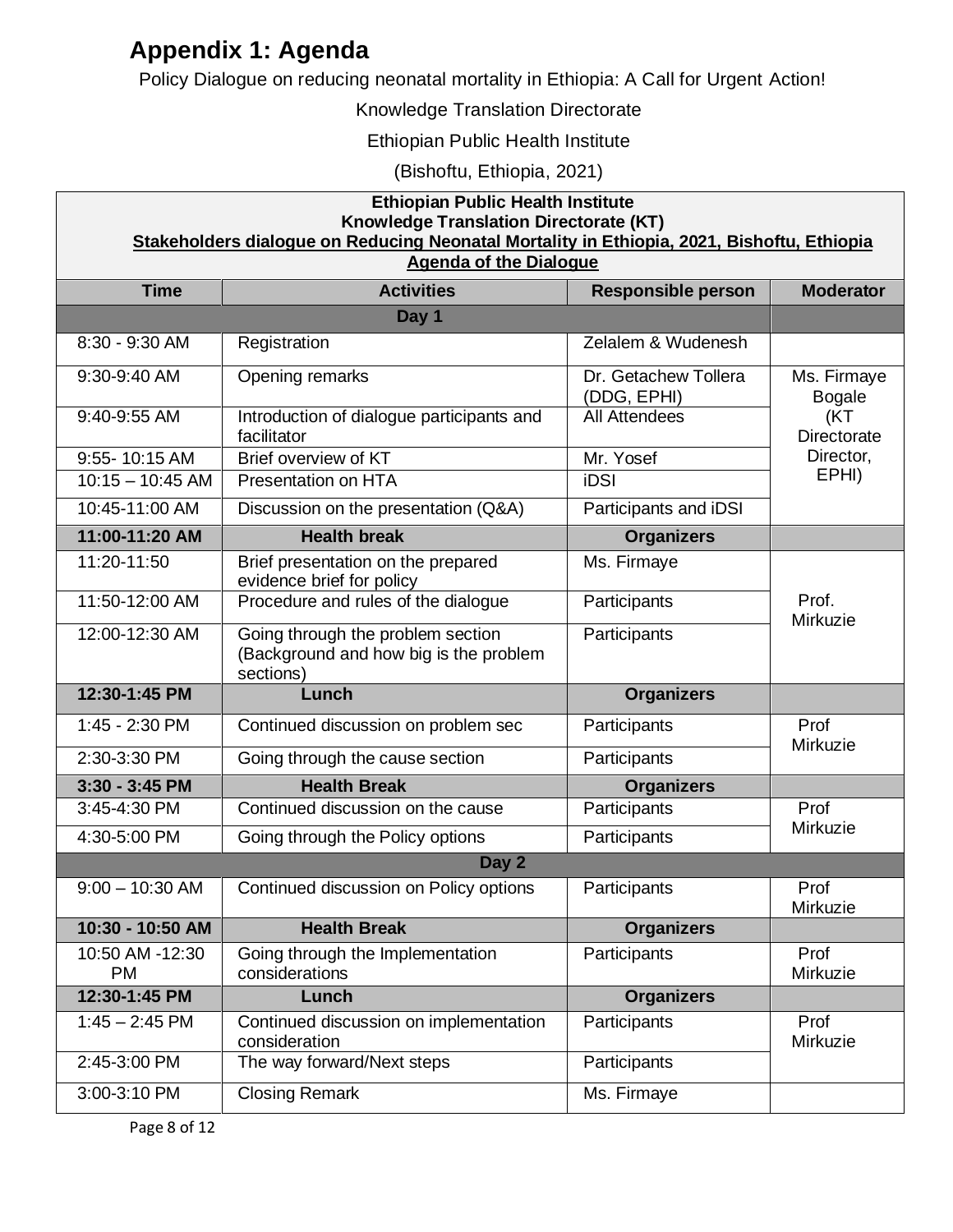## <span id="page-8-0"></span>**Appendix 2: Participants**

**Semira Sultan** House of Peoples Representative (HPR) Addis Ababa, Ethiopia. Tel: +251-911079654 Email: [semity0796@gmail.com](mailto:semity0796@gmail.com)

**Dr. Ademe Tsegaye** Doctors with Africa Addis Ababa, Ethiopia. Tel: +251-911560762 Email: [a.tsegaye@cuamm.org](mailto:a.tsegaye@cuamm.org)

**Kewani Yibra** Ethiopian Plan Commission Addis Ababa, Ethiopia. Tel: +251-904130811 Email: [yibrak@yahoo.com](mailto:yibrak@yahoo.com) 

**Debrework T/tsion** EHIA Addis Ababa, Ethiopia Tel: +251-913083622 Email: [hdmimie@gmail.com](mailto:hdmimie@gmail.com)

**Gizachew Tadele** JSI/L10K Addis Ababa, Ethiopia Tel: +251-912003624 Email: [gizt121@gmail.com](mailto:gizt121@gmail.com)

**Dr. Asrat Demtse** Addis Ababa University, TASH Addis Ababa, Ethiopia. Tel: +251-911407019 Email: [asratdg@yahoo.com](mailto:asratdg@yahoo.com)

**Omer Hussen** WHO Addis Ababa, Ethiopia. Tel: +251-903180556 Email: [omerd@who.int](mailto:omerd@who.int)

**Dr. Bizuhan Gelaw**

UNICEF Addis Ababa, Ethiopia. Tel: +251-919387024 Email: [bbirhanu@unicef.org](mailto:bbirhanu@unicef.org) 

**Tsedeke Bizuneh**  Oromia Regional Health Bureau Addis Ababa, Ethiopia. Tel: +251-911898430 Email: [tsedekebizuneh@gmail.com](mailto:tsedekebizuneh@gmail.com)

**Prof. Gashaw Andargie** University of Gonder Gondert, Ethiopia. Tel: +251-902690307 Email: [gashawab@gmail.com](mailto:gashawab@gmail.com)

**Wondie Alemu**  EFDA Addis Ababa, Ethiopia. Tel: +251-912047784 Email: [walemu@efda.gov.et](mailto:walemu@efda.gov.et) 

**Dr. Mahlet Abayneh** St. Paul's Millennium Medical College Addis Ababa, Ethiopia. Tel: +251-911171340 Email: [mahletabayneh5@gmail.com](mailto:mahletabayneh5@gmail.com)

**Dr. Lisanu Taddesse** HaSET Program Addis Ababa, Ethiopia. Tel: +251-911389826 Email: [lisanutad@gmail.com](mailto:lisanutad@gmail.com)

**Layila A/Garo** Jimma Zone, Health Extension Jimma, Ethiopia Tel: +251-936730898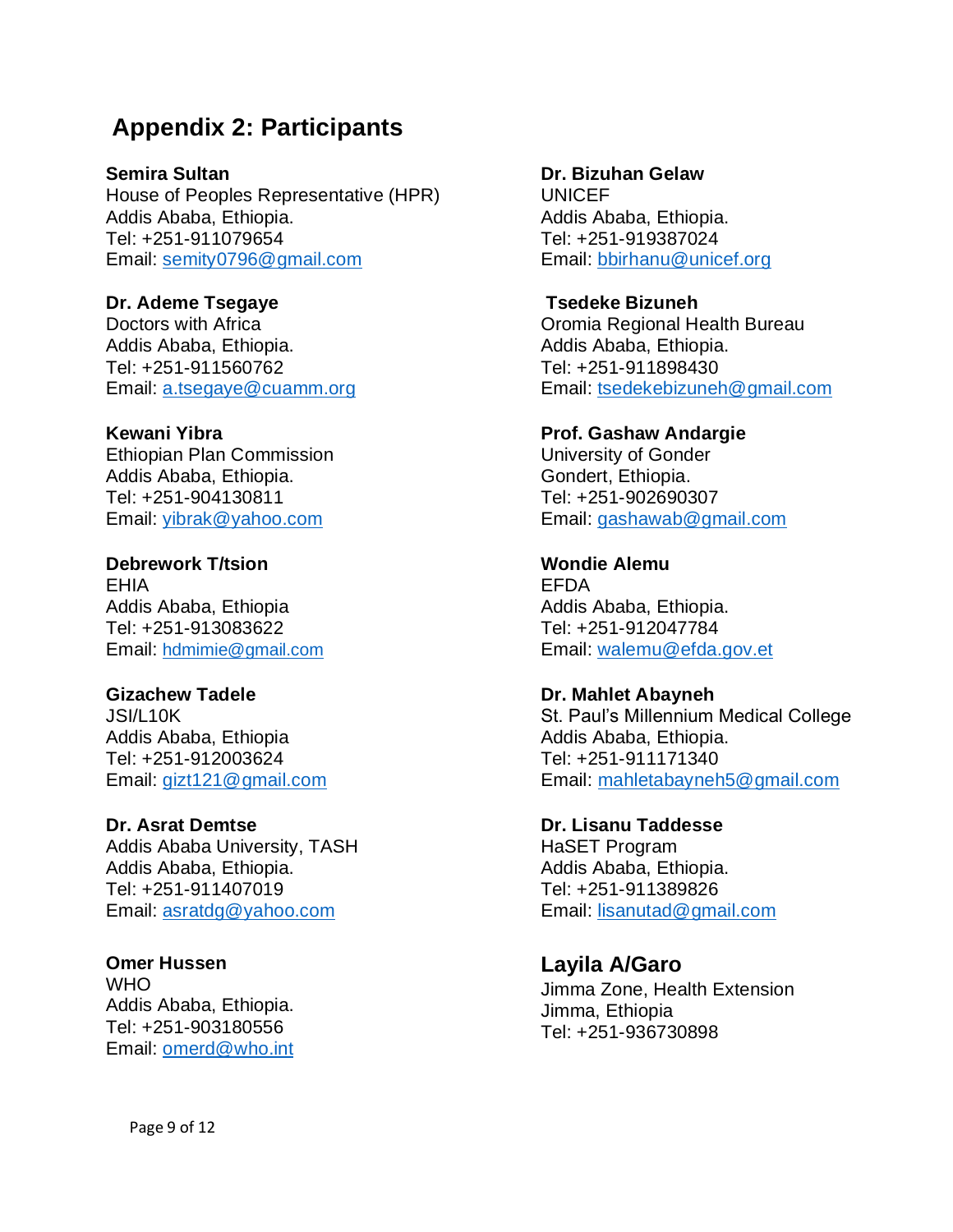#### **Dr. Yared Tadesse**

Ministry of Health Addis Ababa, Ethiopia. Tel: +251-911637857 Email: [yared.tadesse@moh.gov.et](mailto:yared.tadesse@moh.gov.et)

#### **Likelesh Lemma**

Ministry of Health Addis Ababa, Ethiopia. Tel: +251-911333730 Email: [likelesh.lemma@moh.gov.et](mailto:likelesh.lemma@moh.gov.et)

**Haftu Berhe** Ethiopian Pharmaceutical Supply Agency (EPSA) Addis Ababa, Ethiopia. Tel: +251-931199686 Email: [haftubb@gmail.com](mailto:haftubb@gmail.com)

**Wondimu Yirgedu** PMO Addis Ababa, Ethiopia. Tel: +251-912441897 Email: [wondimu6@gmail.com](mailto:wondimu6@gmail.com)

#### **Eyerusalem Abayneh**

Ethiopian Public Health Institute, PR Addis Ababa, Ethiopia Tel: +251-934480416

#### **Eyasu Negash**

Ethiopian Public Health Institute, PR Addis Ababa, Ethiopia Tel: +251 – 903180556 Email: [pauleyajo03@gmail.com](mailto:pauleyajo03@gmail.com)

#### **Moderator**

**Prof. Mirkuzie Woldie** Ministry of Health Addis Ababa, Ethiopia. Tel: +251-917804051 Email: [mirkiuzie@yahoo.com](mailto:mirkiuzie@yahoo.com)

**Dr. Rahel Arega** Hawassa College of Health Sciences Hawassa, Ethiopia. Tel: +251-949025368 Email: [rahel4work@gmail.com](mailto:rahel4work@gmail.com) 

**Haymanot Firdie** Ethiopian Public Health Institute (EPHI), PHEM Addis Ababa, Ethiopia. Tel: +251-913983455 Email: [haymanotfirdie@yahoo.com](mailto:haymanotfirdie@yahoo.com) 

### **Berihu Sibagades**

FMoH Addis Ababa, Ethiopia. Tel: +251-913339038 Email: [berihusa33@gmail.com](mailto:berihusa33@gmail.com)

#### **Lomi Hedato**

Shashemenne Town, Health Extension AShashemenne, Ethiopia. Tel: +251-909897587

#### **Habtamu T/Selasie**

Fana broadcasting corporation Addis Ababa, Ethiopia Tel: +251- 910512157 Email: [hebteaymen@gmail.com](mailto:hebteaymen@gmail.com)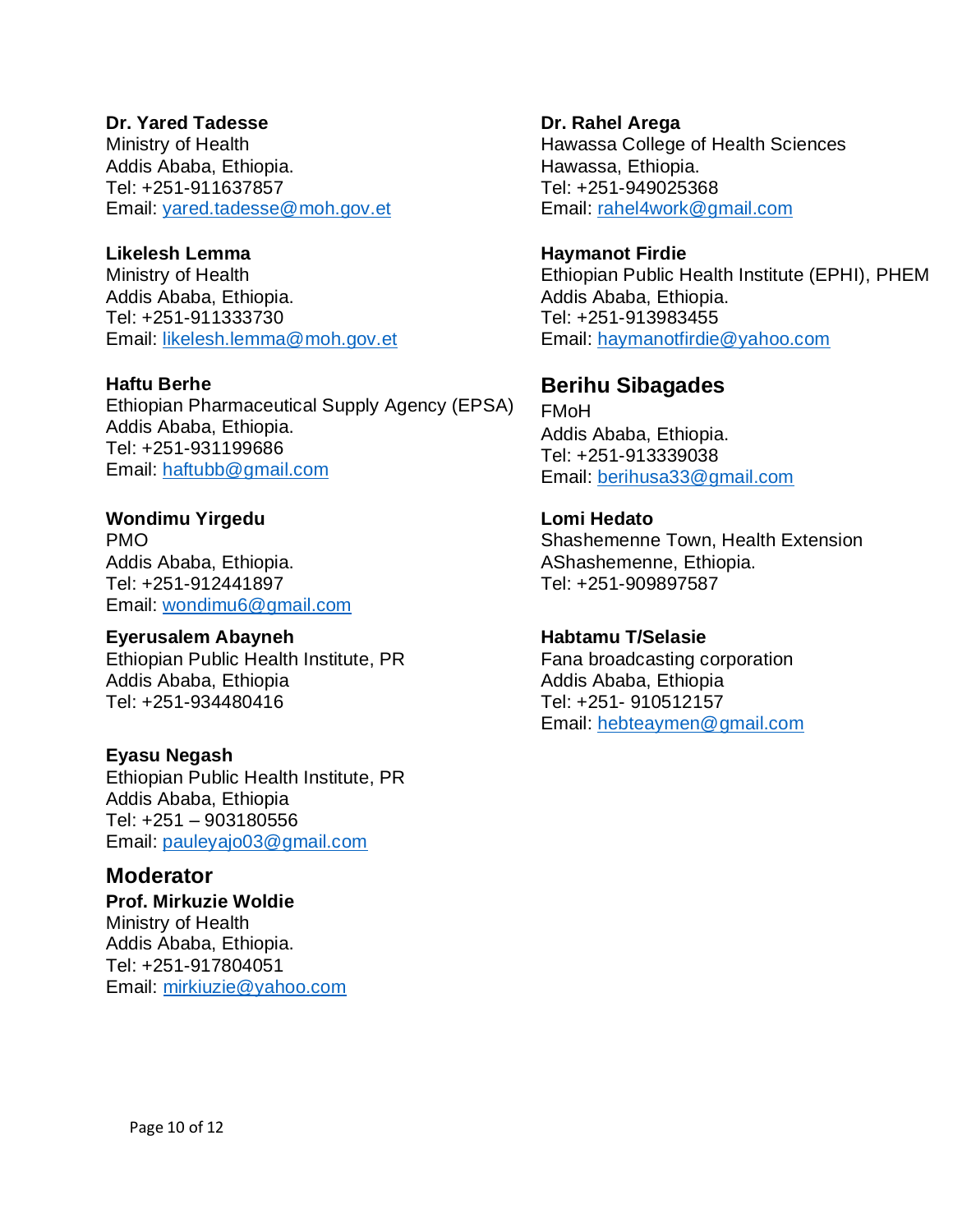### **EPHI Team (Knowledge Translation Directorate)**

#### **Dr. Getachew Tollera**

DDG, Ethiopian Public Health Institute (EPHI) Addis Ababa, Ethiopia. Tel: +251-944703775 Email: [getachewtollera@gmail.com](mailto:getachewtollera@gmail.com)

#### **Yosef Gebreyohannes**

Ethiopian Public Health Institute Addis Ababa, Ethiopia. Tel: +251-932974092 Email: [yosephgy@gmail.com](mailto:yosephgy@gmail.com)

#### **Zelalem Kebede**

Ethiopian Public Health Institute Addis Ababa, Ethiopia. Tel: +251-911806465 Email: [welzol@yahoo.com](mailto:welzol@yahoo.com)

#### **Sabit Ababor**

Ethiopian Public Health Institute Addis Ababa, Ethiopia. Tel: +251-911988638 Email: [sabitababor32@gmail.com](mailto:sabitababor32@gmail.com)

#### **Firmaye Bogale**

Ethiopian Public Health Institute Addis Ababa, Ethiopia. Tel: +251-9113754332 Email: [fbfbogale93@gmail.com](mailto:fbfbogale93@gmail.com)

### **Tesfaye Dagne**

Ethiopian Public Health Institute Addis Ababa, Ethiopia. Tel: +251-913447032 Email: [tesfayedagne6@gmail.com](mailto:tesfayedagne6@gmail.com)

#### **Dagmawit Solomon**

Ethiopian Public Health Institute Addis Ababa, Ethiopia. Tel: +251-912100978 Email: [dagmawit\\_solomon@yahoo.com](mailto:dagmawit_solomon@yahoo.com)